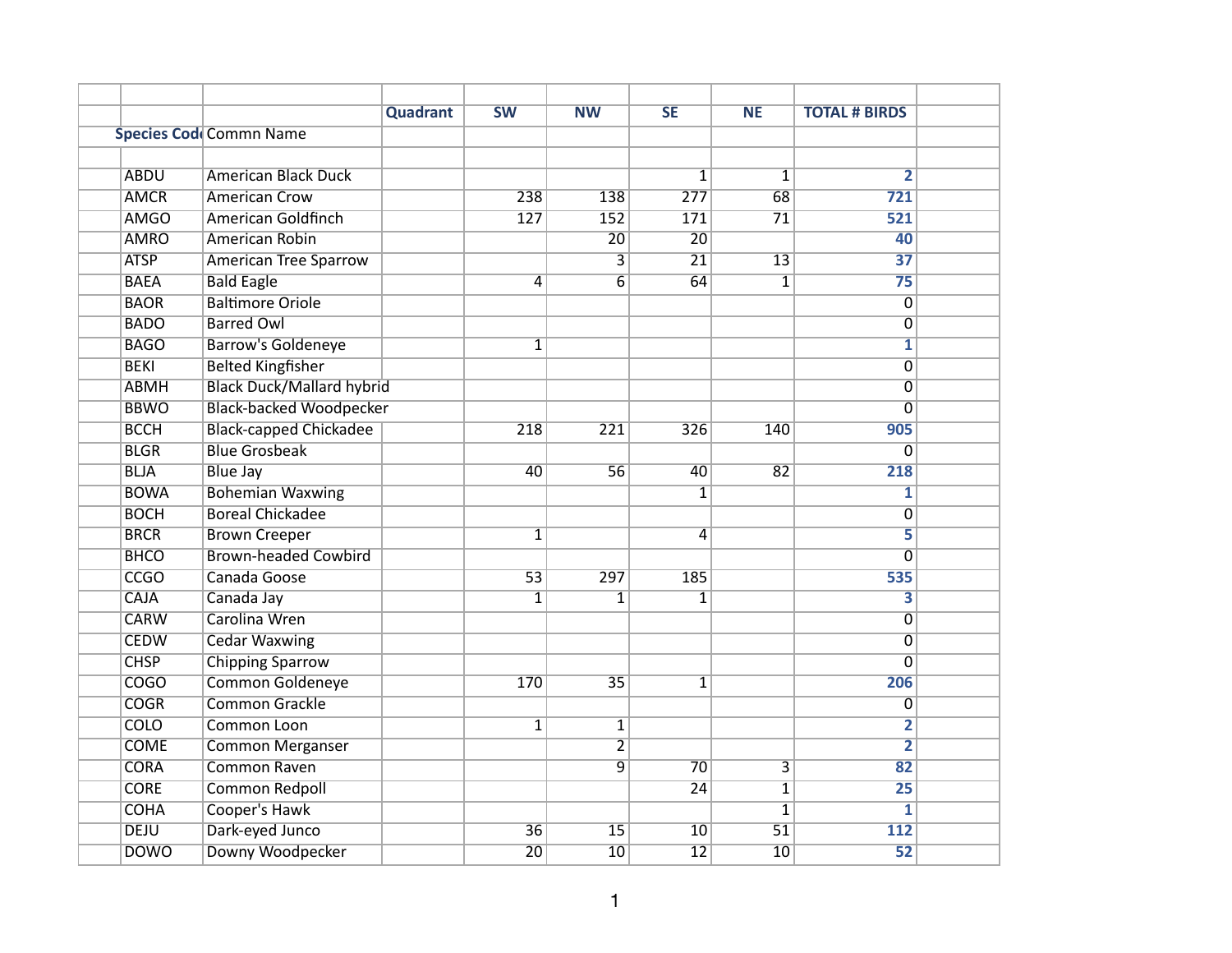| <b>EATO</b> | <b>Eastern Towhee</b>          |                         |                 |                         |                 | $\overline{0}$            |  |
|-------------|--------------------------------|-------------------------|-----------------|-------------------------|-----------------|---------------------------|--|
| <b>EUST</b> | <b>European Starling</b>       |                         | $\overline{1}$  | 1206                    |                 | 1207                      |  |
| <b>EVGR</b> | <b>Evening Grosbeak</b>        | $\mathbf{1}$            |                 |                         |                 | 1                         |  |
| <b>FOSP</b> | <b>Fox Sparrow</b>             |                         |                 |                         |                 | $\overline{0}$            |  |
| <b>GLGU</b> | <b>Glaucous Gull</b>           |                         |                 | $\overline{3}$          |                 | $\overline{\mathbf{3}}$   |  |
| <b>GCKI</b> | Golden-crowned Kinglet         |                         | $\overline{5}$  | 28                      |                 | $\overline{33}$           |  |
| <b>GBBG</b> | <b>Great Black-backed Gull</b> |                         |                 | 253                     |                 | 253                       |  |
| <b>GBHE</b> | <b>Great Blue Heron</b>        |                         |                 |                         |                 | $\overline{0}$            |  |
| <b>GHOW</b> | <b>Great Horned Owl</b>        |                         |                 |                         |                 | 0                         |  |
| <b>GRCA</b> | <b>Gray Catbird</b>            | (CW)                    |                 |                         |                 | $\overline{0}$            |  |
| <b>GRSC</b> | <b>Greater Scaup</b>           |                         |                 |                         | $\overline{1}$  | $\overline{\mathbf{1}}$   |  |
| <b>AGWT</b> | Green-winged Teal              |                         |                 |                         |                 | $\overline{0}$            |  |
| <b>HAWO</b> | <b>Hairy Woodpecker</b>        | $\overline{18}$         | $\overline{8}$  | $\overline{11}$         | $\overline{14}$ | $\overline{51}$           |  |
| <b>HETH</b> | <b>Hermit Thrush</b>           |                         |                 |                         |                 | $\overline{\mathfrak{o}}$ |  |
| <b>HERG</b> | <b>Herring Gull</b>            | 4                       |                 | 261                     |                 | 265                       |  |
| <b>HORE</b> | <b>Hoary Redpoll</b>           |                         |                 |                         |                 | $\overline{0}$            |  |
| <b>HOME</b> | <b>Hooded Merganser</b>        | $\overline{3}$          | 10              |                         | 4               | $\overline{17}$           |  |
| <b>HOLA</b> | <b>Horned Lark</b>             |                         |                 |                         |                 | $\mathbf{0}$              |  |
| <b>HOFI</b> | <b>House Finch</b>             | $\overline{22}$         |                 | $\overline{\mathsf{5}}$ | 8               | $\overline{35}$           |  |
| <b>HOSP</b> | <b>House Sparrow</b>           |                         |                 |                         |                 | 0                         |  |
| <b>ICGU</b> | <b>Iceland Gull</b>            |                         |                 | $\overline{\mathsf{5}}$ |                 | 5                         |  |
| <b>LALO</b> | Lapland Longspur               |                         |                 |                         |                 | 0                         |  |
| <b>LESC</b> | Lesser Scaup                   |                         |                 |                         |                 | 0                         |  |
| <b>LTDU</b> | Long-Tailed Duck               |                         |                 |                         |                 | 0                         |  |
| <b>MALL</b> | Mallard                        | $\overline{\mathsf{3}}$ | $\overline{36}$ | 145                     | 110             | 294                       |  |
| <b>MERL</b> | <b>Merlin</b>                  |                         |                 |                         |                 | $\overline{0}$            |  |
| <b>MODO</b> | <b>Mourning Dove</b>           | 84                      | 131             | 39                      | 103             | 357                       |  |
| <b>NOCA</b> | Northern Cardinal              | 10                      | 5               | $\mathbf{1}$            | 4               | $\overline{20}$           |  |
| <b>NOFL</b> | Northern Flicker               |                         |                 |                         |                 | 0                         |  |
| <b>NOGO</b> | Northern Goshawk               |                         |                 |                         |                 | $\overline{0}$            |  |
| <b>NOHA</b> | <b>Northern Harrier</b>        |                         |                 |                         |                 | $\overline{0}$            |  |
| <b>NOMO</b> | <b>Northern Mockingbird</b>    |                         |                 |                         |                 | $\overline{0}$            |  |
| <b>NSHR</b> | <b>Northern Shrike</b>         | $\overline{\mathbf{1}}$ |                 |                         |                 | $\overline{\mathbf{1}}$   |  |
| <b>PEFA</b> | <b>Peregrine Falcon *</b>      |                         |                 | $\overline{\mathbf{1}}$ |                 | $\overline{\mathbf{1}}$   |  |
| <b>PIWO</b> | <b>Pileated Woodpecker</b>     | $\overline{2}$          | $\overline{1}$  | $\overline{3}$          | $\overline{4}$  | $\overline{10}$           |  |
| <b>PIGR</b> | <b>Pine Grosbeak</b>           |                         |                 |                         |                 | $\overline{0}$            |  |
| <b>PISI</b> | <b>Pine Siskin</b>             | $\overline{2}$          |                 | $\overline{16}$         |                 | 18                        |  |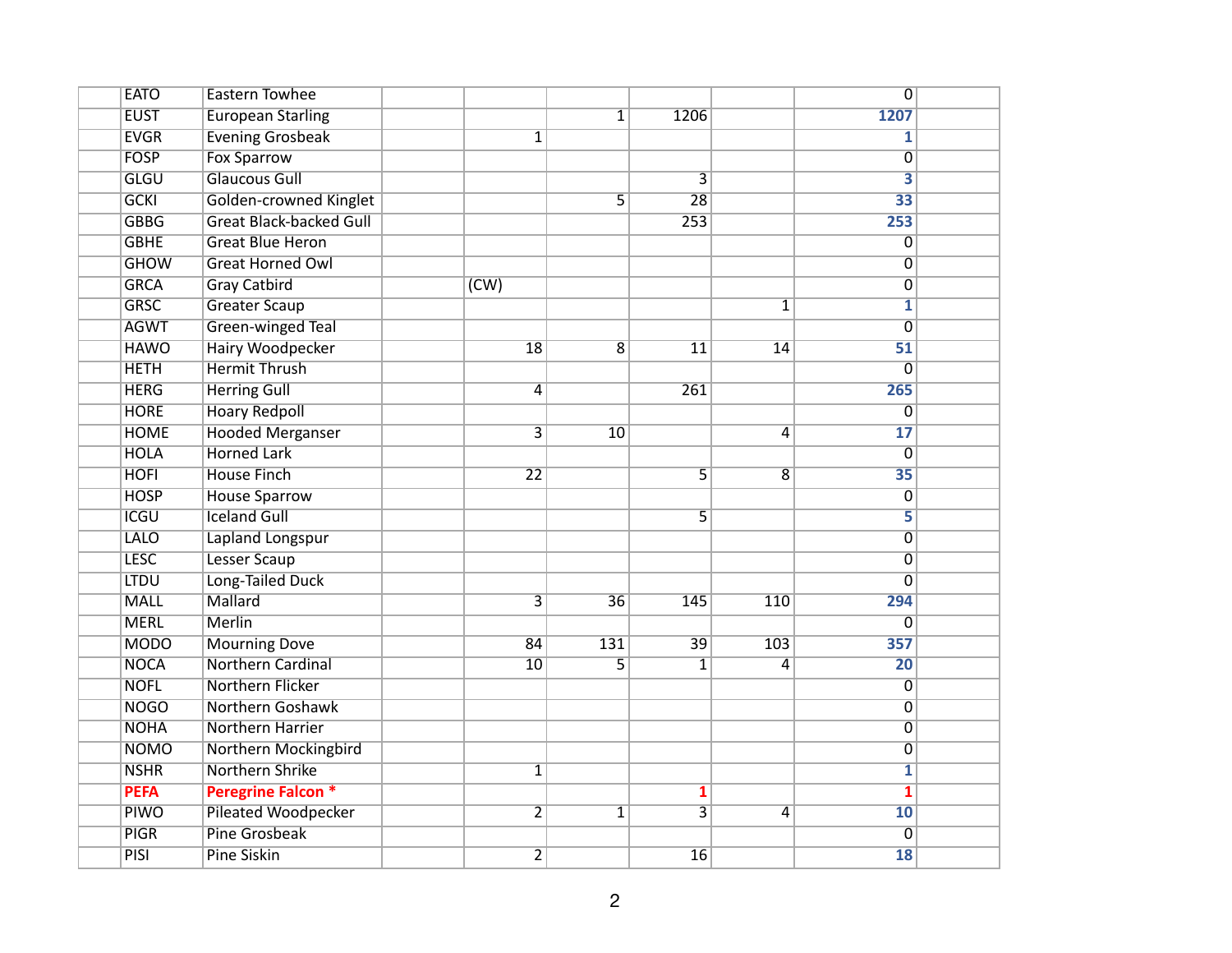| <b>PIWA</b> | <b>Pine Warbler</b>                                                       |  |                         |                |                 |                                             | $\overline{0}$            |                      |
|-------------|---------------------------------------------------------------------------|--|-------------------------|----------------|-----------------|---------------------------------------------|---------------------------|----------------------|
| <b>PUFI</b> | <b>Purple Finch</b>                                                       |  | $\overline{6}$          | 10             | $\overline{57}$ |                                             | $\overline{73}$           |                      |
| <b>RECR</b> | <b>Red Crossbill</b>                                                      |  |                         |                |                 |                                             | $\overline{\mathfrak{o}}$ |                      |
| <b>RBME</b> | <b>Red-Breasted Merganser</b>                                             |  |                         |                |                 |                                             | 0                         |                      |
| <b>RBNU</b> | <b>Red-breasted Nuthatch</b>                                              |  | $\overline{32}$         | $\overline{8}$ | 95              | $\overline{5}$                              | 140                       |                      |
| <b>RNGR</b> | <b>Red-necked Grebe</b>                                                   |  |                         |                |                 |                                             | $\overline{0}$            |                      |
| <b>RTHA</b> | <b>Red-talied Hawk</b>                                                    |  |                         |                |                 |                                             | $\overline{0}$            |                      |
| <b>RWBL</b> | <b>Red-winged Blackbird</b>                                               |  |                         |                |                 |                                             | 0                         |                      |
| <b>RBGU</b> | <b>Ring-billed Gull</b>                                                   |  | $\overline{1}$          | $\overline{2}$ | $\overline{31}$ | $\overline{11}$                             | 45                        |                      |
| <b>RNEP</b> | Ring-necked Pheasant                                                      |  |                         |                |                 |                                             | $\overline{0}$            |                      |
| <b>ROPI</b> | <b>Rock Pigeon</b>                                                        |  | $\overline{36}$         | 159            | 234             | 279                                         | 708                       |                      |
| <b>RLHA</b> | Rough-legged Hawk                                                         |  |                         |                |                 |                                             | $\overline{0}$            |                      |
| <b>RCKI</b> | Ruby-crowned Kinglet                                                      |  |                         |                |                 |                                             | 0                         |                      |
| <b>RUGR</b> | <b>Ruffed Grouse</b>                                                      |  | $\mathbf{1}$            |                | 1               |                                             | $\overline{2}$            |                      |
| <b>RUBL</b> | <b>Rusty Blackbird</b>                                                    |  |                         |                |                 |                                             | 0                         |                      |
| <b>SAVS</b> | Savannah Sparrow                                                          |  |                         |                |                 |                                             | 0                         |                      |
| <b>SSHA</b> | Sharp-shinned Hawk                                                        |  |                         |                |                 |                                             | $\overline{0}$            |                      |
| <b>SNBU</b> | <b>Snow Bunting</b>                                                       |  |                         |                | 4               |                                             | $\overline{\bf 4}$        |                      |
| <b>SNOW</b> | Snowy Owl                                                                 |  |                         |                |                 |                                             | $\overline{0}$            |                      |
| <b>SOSP</b> | <b>Song Sparrow</b>                                                       |  | 4                       |                | $\overline{2}$  | 1                                           | 7                         |                      |
| <b>VEER</b> | Veery                                                                     |  |                         |                |                 |                                             | $\overline{0}$            |                      |
| <b>WBNU</b> | <b>White-breasted Nuthatch</b>                                            |  | $\overline{20}$         | 7              | $\overline{12}$ | $\overline{11}$                             | 50                        |                      |
| <b>WCSP</b> | <b>White-crowned Sparrow</b>                                              |  |                         |                |                 |                                             | 0                         |                      |
| <b>WTSP</b> | <b>White-throated Sparrow</b>                                             |  | $\overline{\mathsf{3}}$ |                | $\mathbf{1}$    |                                             | 4                         |                      |
| <b>WWCR</b> | <b>White-winged Crossbill</b>                                             |  |                         | $\mathbf{1}$   | $\overline{25}$ |                                             | $\overline{26}$           |                      |
| <b>WITU</b> | <b>Wild Turkey</b>                                                        |  |                         |                |                 | $\overline{9}$                              | $\overline{9}$            |                      |
| <b>YRWA</b> | <b>Yellow-rumped Warbler</b>                                              |  |                         |                |                 |                                             | $\overline{0}$            |                      |
|             |                                                                           |  |                         |                |                 |                                             |                           |                      |
|             | TOTAL SPECIES BY QUADRANT<br>TOTAL BIRDS BY QUADRANT                      |  | 32                      | 29             | 41              | 26                                          |                           | <b>50 TOT SPECIE</b> |
|             |                                                                           |  |                         | 1350           | 3667            | 1006                                        | 7186                      | <b>TOT # BIRD</b>    |
|             | UNIDENTIFIED SPECIES (Bird species observed but not accuately identifed:) |  |                         |                |                 |                                             |                           |                      |
|             |                                                                           |  |                         |                |                 |                                             |                           |                      |
|             |                                                                           |  |                         |                |                 | gull sp. (1), gull sp. (10. sparrow sp. (5) |                           |                      |